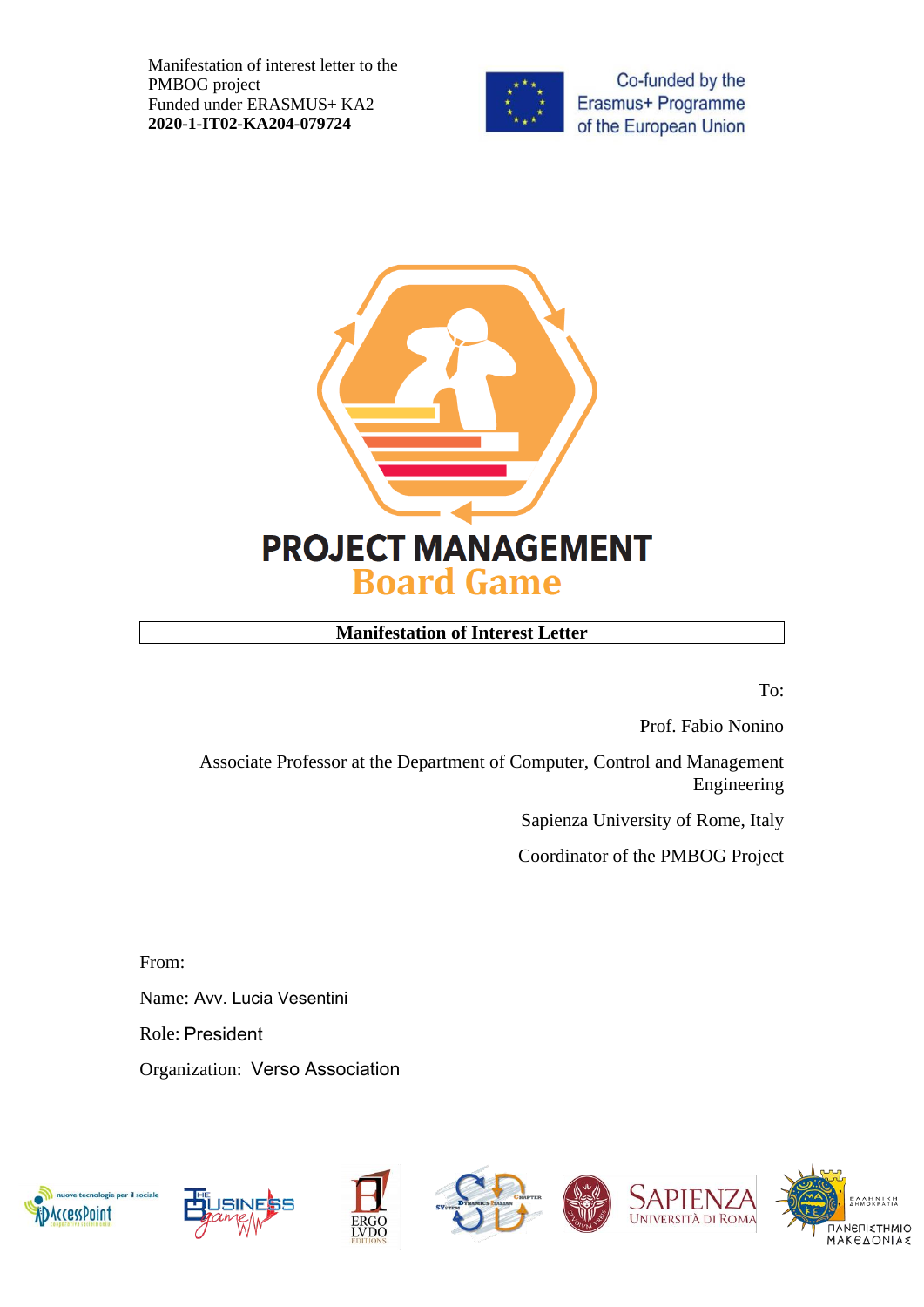Manifestation of interest letter to the PMBOG project Funded under ERASMUS+ KA2 **2020-1-IT02-KA204-079724**



Dear Prof. Nonino,

I hereby confirm that the organization I represent ........

### **acknowledges**

The "PMBOG – Project Management BOard Game" project, funded under the Erasmus+ Programme (**2020-1-IT02-KA204-079724**) as an important project in adult education, and

#### **Expresses**

Its willingness to participate in this initiative and become an external supporter of the project throughout its lifecycle. It is understood and mutually agreed that participation will happen on a voluntary basis and hence totally free, so no payments will be required and requested from the organization/institution signing this MOI and, likewise, no fees will be provided by the consortium partners.

In this perspective, we

#### **Agree to**

- Support the dissemination of the project, by promoting the project outcomes and public events through our social media and networks, in line and complying with the dissemination actions taken by the project consortium
- Deal with respect and confidentiality to all the material and documents that will be received
- Provide the consortium with its official logo in order to be included in the project website, and on the other hand include the PMBOG official Logo in its website (if possible)
- Make its know-how and data in its possession available to the project consortium, especially in the case of familiarity with the topics covered by the project
- Send learners to training courses provided as part of the project by the consortium (if in line with its financial feasibility criteria)
- Identify other stakeholders that might be interested in participating in the project